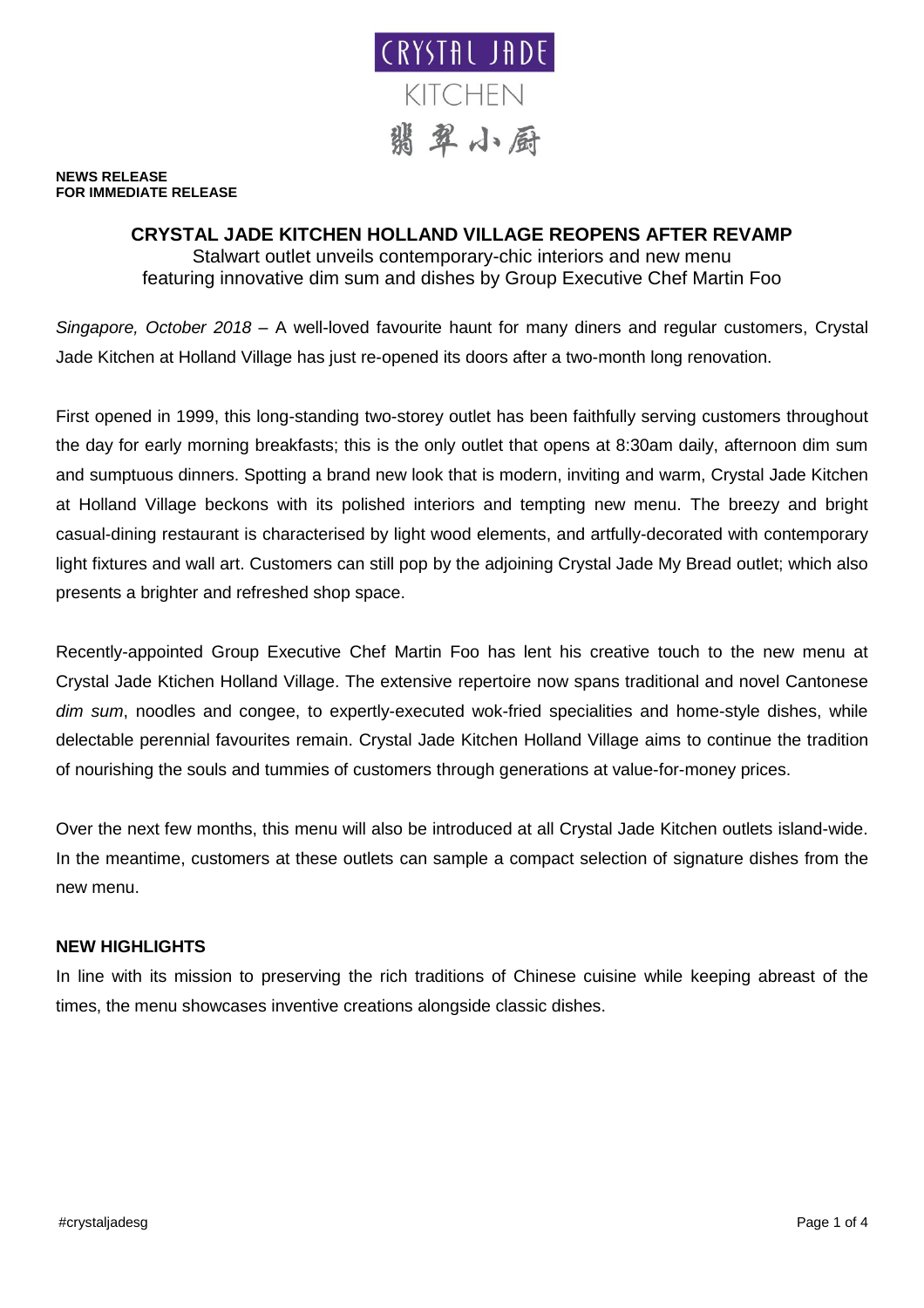

*From left: Steamed siew mai with truffle, Deep-fried chicken & dried shrimp carrot dumpling*

Chef Foo has put his spin on select ubiquitous dim sum, and these delicious morsels include *Deep-fried chicken & dried shrimp carrot dumpling* 甘笋咸水角 (\$5.30/3pcs); an adorable carrot-shaped nugget enveloping a lightly-spiced minced chicken filling akin to that of traditional *Deep-fried yam puff with minced meat*, and *Steamed siew mai with truffle* 黑松露蒸烧卖 (\$7.50/4pcs) with a combination of minced pork, shiitake mushrooms, truffle paté and truffle oil. Customers can pair these tempting bites with a nourishing *Double-boiled cordyceps flower & peach resin in chicken soup* 虫草花桃胶炖土鸡 (\$10.80/portion).

Synonymous with a tantalising selection of roast meats, Crystal Jade Kitchen at Holland Village's new highlight is a glistening *Soya sauce chicken with osmanthus* 桂花头抽酱油鸡 (\$14.80/regular, \$20.80/half, \$35/whole, pictured right); the chicken is basted with a proprietary marinade and maltose syrup that is infused with dried osmanthus flowers, imparting a pleasing sweet and almost fruity note to the juicy bird. Alternatively, *Flambéed roasted duck* 火焰脆皮挂炉烧鸭 (\$18.80/regular, \$32.80/half, \$58/whole); flambéed at the table with a shot of vodka by the staff is another noteworthy choice.





*From left: Homemade charcoal tofu with assorted mushroom, Steamed homemade tofu topped with assorted* 

Served in a traditional tofu press and mould, *Steamed homemade tofu topped with assorted seafood* 蒸布 包木盒豆腐 (\$18.80) presents delicate homemade tofu; made with organic soy milk and eggs, and crowned with a luscious sauce brimming with pristine prawns, scallop, shitake mushrooms and deep-fried garlic. *Homemade charcoal tofu with assorted mushroom* 野菌竹炭豆腐 (\$16.80) is a visually-arresting and inventive rendition of deep-fried charcoal beancurd served with a savoury and creamy soy milk-based sauce accentuated with a variety of mushrooms such as shiitake and *hon shimeiji*.

#crystaljadesg Page 2 of 4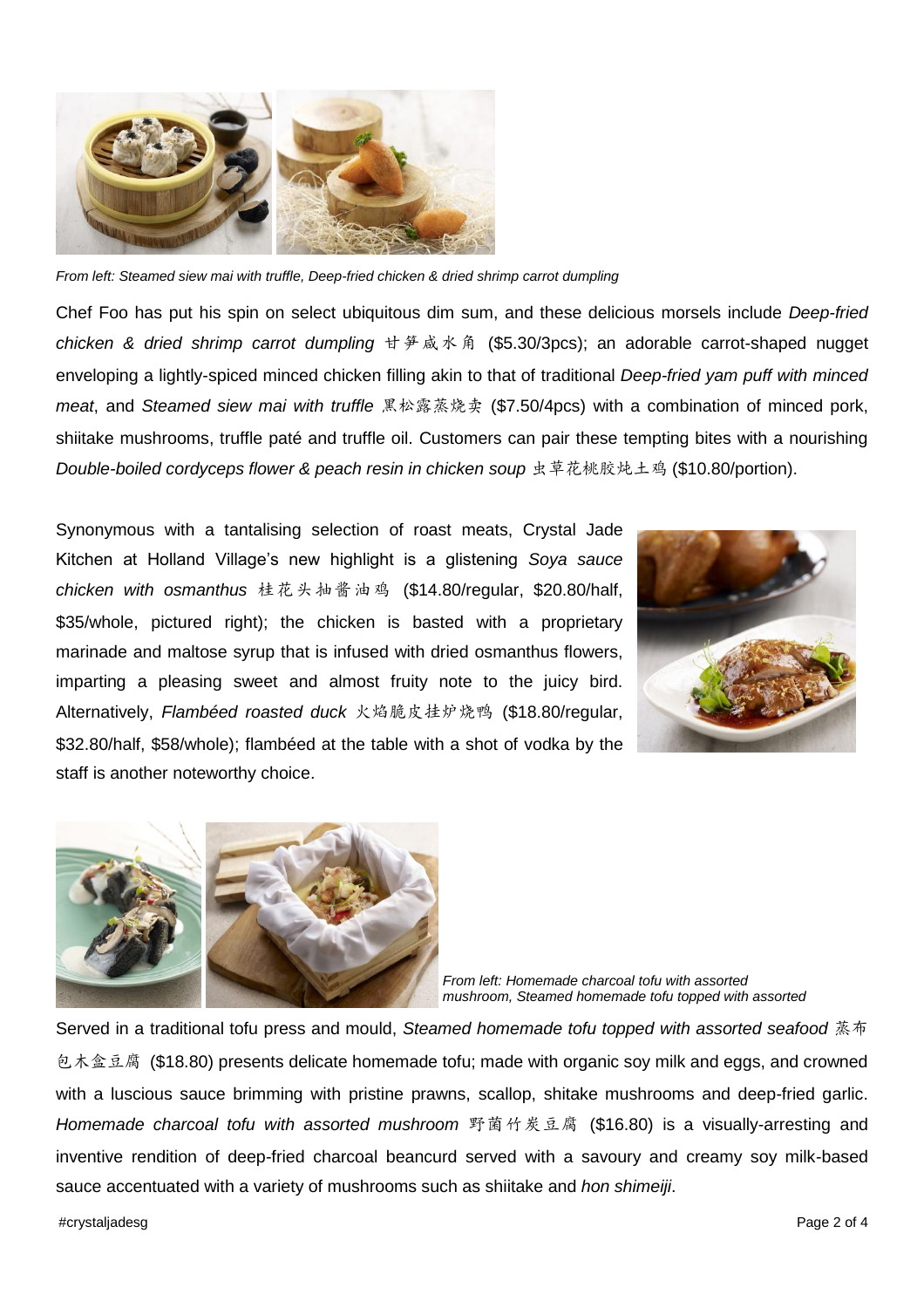

*From left: Premium seafood congee with Japanese seaweed, Sweet and spicy minced meat noodle with prawn in HK style* 

The latest addition to the current range of velvety-smooth Cantonese style-congee is *Premium seafood congee with Japanese seaweed* 昆布海鲜粥 (\$13.80) permeated with the umami flavour of *kombu* (Japanese kelp), scallop, crab and prawn. Al dente strands of egg noodles are topped with a fragrant and piquant oil-based concoction comprising minced *char siew* and prawns in *Sweet and spicy minced meat noodle with prawn in HK style* 港式炸酱面 (\$9.80); Chef Foo's take on Crystal Jade Kitchen's popular Cantonese-style minced meat noodle.



*From left: Fried brown rice with black bean dace fish & egg white, Sautéed French bean with Tai O shrimp paste and minced pork*

Stir-fried specialities imbued with '*wok* hei' or breath of the wok are also top picks here. Savour the familiar and comforting flavours of an expertly-executed *Fried brown rice with black bean dace fish & egg white* 豆 豉鲮鱼蛋白糙米饭 (\$15.80); unpolished red rice punctuated with the smoky and savoury notes of traditional black bean dace fish and complemented with spring onions, capsicum and egg whites, as well as *Sautéed French bean with Tai O shrimp paste and minced pork* 大奥虾酱肉松虾米炒四季豆 (\$13.80).



*From left: Purple sweet potato & taro with coconut milk, gum tragacanth & sago, Deep-fried sesame ball with lava salted egg yolk*

Customers can savour the best of both chilled and hot desserts at Crystal Jade Kitchen. *Purple sweet potato & taro with coconut milk, gum tragacanth & sago* 椰香紫薯西米雪燕露 (\$5.80) is akin to a smooth mousse reminiscent of traditional yam paste or 'orh nee', while *Deep-fried sesame ball with lava salted egg yolk* 麻香流沙煎堆 (\$6.80/3pcs) pairs the subtly-sweet mochi-like crisp exterior with a molten salted egg yolk filling.

#crystaljadesg Page 3 of 4